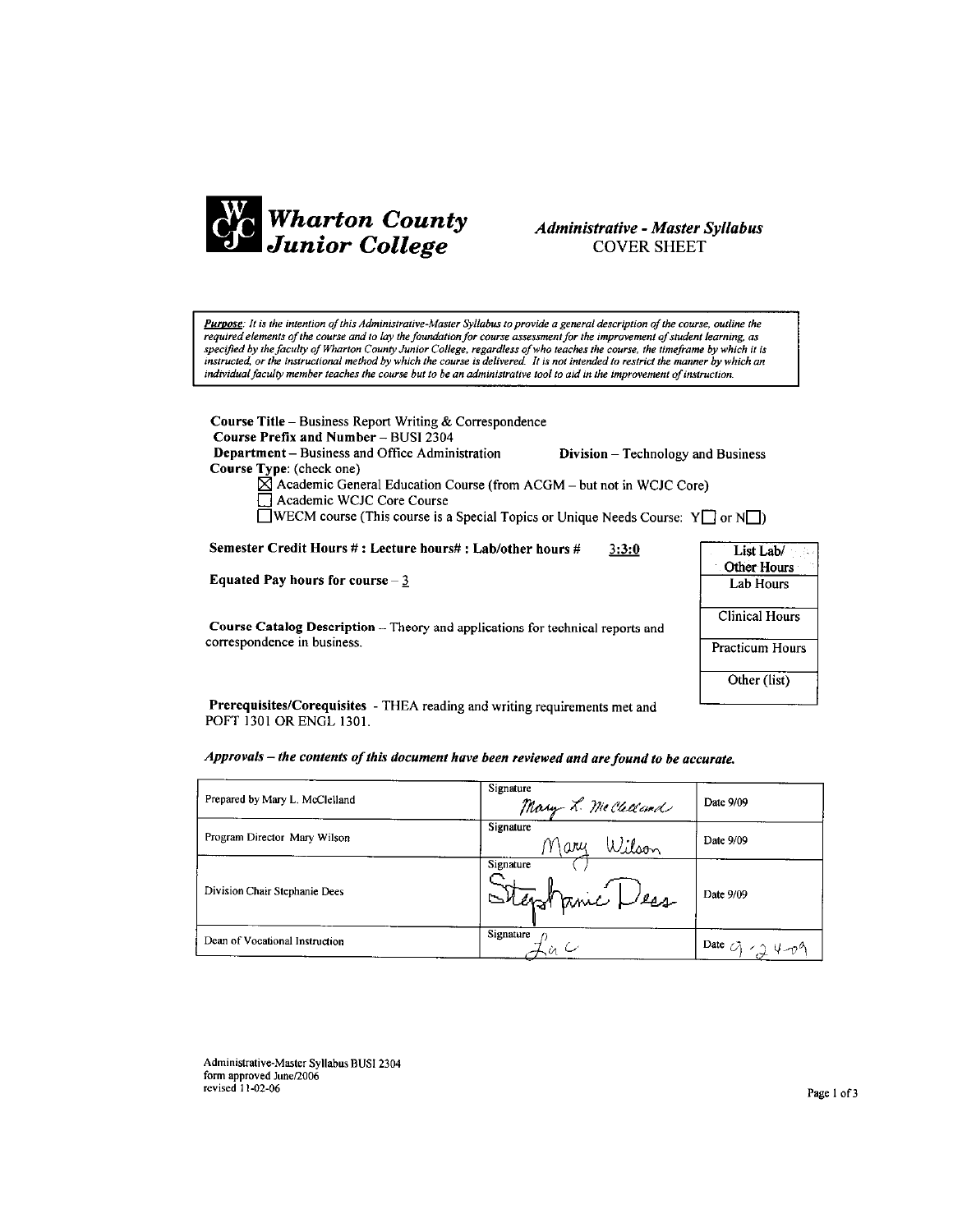

## *Administrative - Master Syllabus*  BUSI 2304

**I. Topical Outline** – Each offering of this course must include the following topics (be sure to include information regarding lab, practicum, clinical or other non lecture instruction):

Upon successful completion of this course, students will be able to:

- Develop a personal writing style
- Write business messages with accuracy, clarity, and validity.
- **Write letters that are persuasive**
- **Write negative and positive responses**
- Write reports that inform, analyze, or persuade

#### **II. Course Learning Outcomes**

| <b>Course Learning Outcome</b>                               | <b>Method of Assessment</b>                                                                                           |
|--------------------------------------------------------------|-----------------------------------------------------------------------------------------------------------------------|
| Compose a variety of business letters and<br>correspondence. | Ninety percent of students will correctly answer at<br>least 70% of the questions on a comprehensive<br>written exam. |

#### **III. Required Text(s), Optional Text(s) and/or Materials to be Supplied by Student.**

Text: *Essentials of Business Communication*, 8th Edition, Mary E. Guffey, ISBN: 0-324-58800-3, Southwestern-Cengage.

Letter quality paper for homework assignments (all letters must be typed), #2 pencil and scantron forms for tests.

#### **IV. Suggested Course Maximum** – 35

#### **V. List any specific spatial or physical requirements beyond a typical classroom required to teach the course**.

None. This course is offered as an on-line course in the spring semester.

#### **VI. Course Requirements/Grading System – Describe any course specific requirements such as research papers or reading assignments and the generalized grading format for the course**

30% Exams 40% Homework 30% Comprehensive Final Exam

There will be about six tests (including the final exam) that will be worth 30% of the final grade. Each exam will consist of T or F, multiple choice, and short answer questions. The comprehensive final exam will be worth 30% of the final course grade.